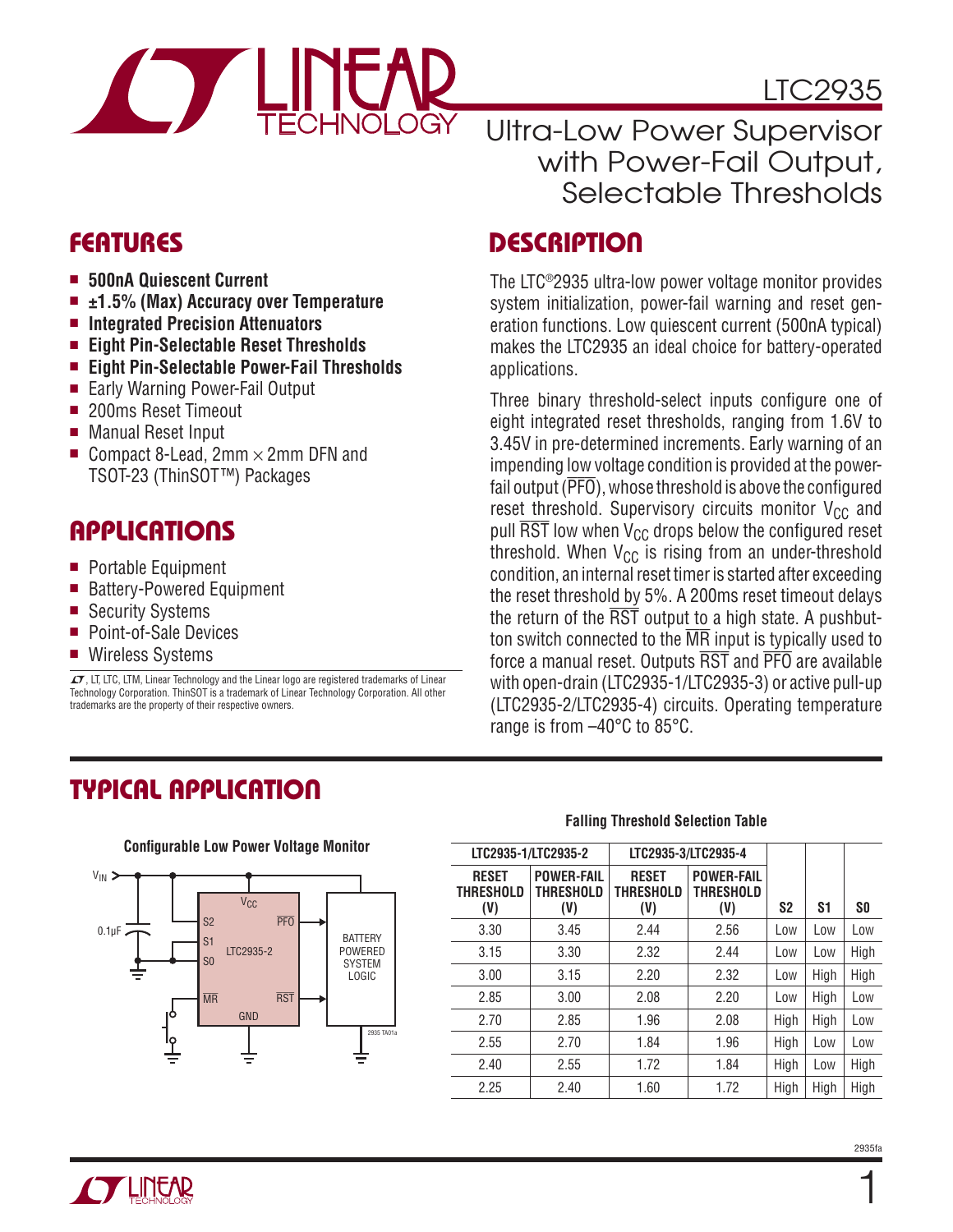# **ABSOLUTE MAXIMUM RATINGS**

#### **(Notes 1, 2)**

| Input Voltages             |                                                |
|----------------------------|------------------------------------------------|
|                            |                                                |
|                            |                                                |
| Output Voltages (PFO, RST) |                                                |
|                            |                                                |
|                            | LTC2935-2/LTC2935-4 -0.3V to $(V_{CC} + 0.3V)$ |
| <b>RMS Currents</b>        |                                                |
|                            |                                                |
|                            |                                                |

| <b>Operating Ambient Temperature Range</b> |  |
|--------------------------------------------|--|
|                                            |  |
|                                            |  |
|                                            |  |
| Lead Temperature (Soldering, 10 sec)       |  |
|                                            |  |

### **PIN CONFIGURATION**



# **ORDER INFORMATION**

#### **Lead Free Finish**

| <b>TAPE AND REEL (MINI)</b> | <b>TAPE AND REEL</b> | <b>PART MARKING*</b> | <b>PACKAGE DESCRIPTION</b>     | <b>TEMPERATURE RANGE</b>           |
|-----------------------------|----------------------|----------------------|--------------------------------|------------------------------------|
| LTC2935CTS8-1#TRMPBF        | LTC2935CTS8-1#TRPBF  | <b>LTDPW</b>         | 8-Lead Plastic TSOT-23         | 0°C to 70°C                        |
| LTC2935ITS8-1#TRMPBF        | LTC2935ITS8-1#TRPBF  | <b>LTDPW</b>         | 8-Lead Plastic TSOT-23         | $-40^{\circ}$ C to 85°C            |
| LTC2935CTS8-2#TRMPBF        | LTC2935CTS8-2#TRPBF  | <b>LTDQB</b>         | 8-Lead Plastic TSOT-23         | 0°C to 70°C                        |
| LTC2935ITS8-2#TRMPBF        | LTC2935ITS8-2#TRPBF  | <b>LTDQB</b>         | 8-Lead Plastic TSOT-23         | $-40^{\circ}$ C to 85°C            |
| LTC2935CTS8-3#TRMPBF        | LTC2935CTS8-3#TRPBF  | <b>LTFHV</b>         | 8-Lead Plastic TSOT-23         | 0°C to 70°C                        |
| LTC2935ITS8-3#TRMPBF        | LTC2935ITS8-3#TRPBF  | <b>LTFHV</b>         | 8-Lead Plastic TSOT-23         | $-40^{\circ}$ C to 85°C            |
| LTC2935CTS8-4#TRMPBF        | LTC2935CTS8-4#TRPBF  | <b>LTFHX</b>         | 8-Lead Plastic TSOT-23         | 0°C to 70°C                        |
| LTC2935ITS8-4#TRMPBF        | LTC2935ITS8-4#TRPBF  | <b>LTFHX</b>         | 8-Lead Plastic TSOT-23         | $-40^{\circ}$ C to 85°C            |
| LTC2935CDC-1#TRMPBF         | LTC2935CDC-1#TRPBF   | <b>LDPX</b>          | 8-Lead (2mm × 2mm) Plastic DFN | 0°C to 70°C                        |
| LTC2935IDC-1#TRMPBF         | LTC2935IDC-1#TRPBF   | <b>LDPX</b>          | 8-Lead (2mm × 2mm) Plastic DFN | $-40^{\circ}$ C to 85°C            |
| LTC2935CDC-2#TRMPBF         | LTC2935CDC-2#TRPBF   | LDQC                 | 8-Lead (2mm × 2mm) Plastic DFN | 0°C to 70°C                        |
| LTC2935IDC-2#TRMPBF         | LTC2935IDC-2#TRPBF   | LDQC                 | 8-Lead (2mm × 2mm) Plastic DFN | $-40^{\circ}$ C to 85°C            |
| LTC2935CDC-3#TRMPBF         | LTC2935CDC-3#TRPBF   | <b>LFHW</b>          | 8-Lead (2mm × 2mm) Plastic DFN | 0°C to 70°C                        |
| LTC2935IDC-3#TRMPBF         | LTC2935IDC-3#TRPBF   | <b>LFHW</b>          | 8-Lead (2mm × 2mm) Plastic DFN | $-40^{\circ}$ C to 85°C            |
| LTC2935CDC-4#TRMPBF         | LTC2935CDC-4#TRPBF   | <b>LFHY</b>          | 8-Lead (2mm × 2mm) Plastic DFN | 0°C to 70°C                        |
| LTC2935IDC-4#TRMPBF         | LTC2935IDC-4#TRPBF   | LFHY                 | 8-Lead (2mm × 2mm) Plastic DFN | $-40^{\circ}$ C to 85 $^{\circ}$ C |

 $TRM = 500$  pieces. \*Temperature grades are identified by a label on the shipping container.

Consult LTC Marketing for parts specified with wider operating temperature ranges.

Consult LTC Marketing for information on lead based finish parts.

For more information on lead free part marking, go to: http://www.linear.com/leadfree/

For more information on tape and reel specifications, go to: http://www.linear.com/tapeandreel/



2935fa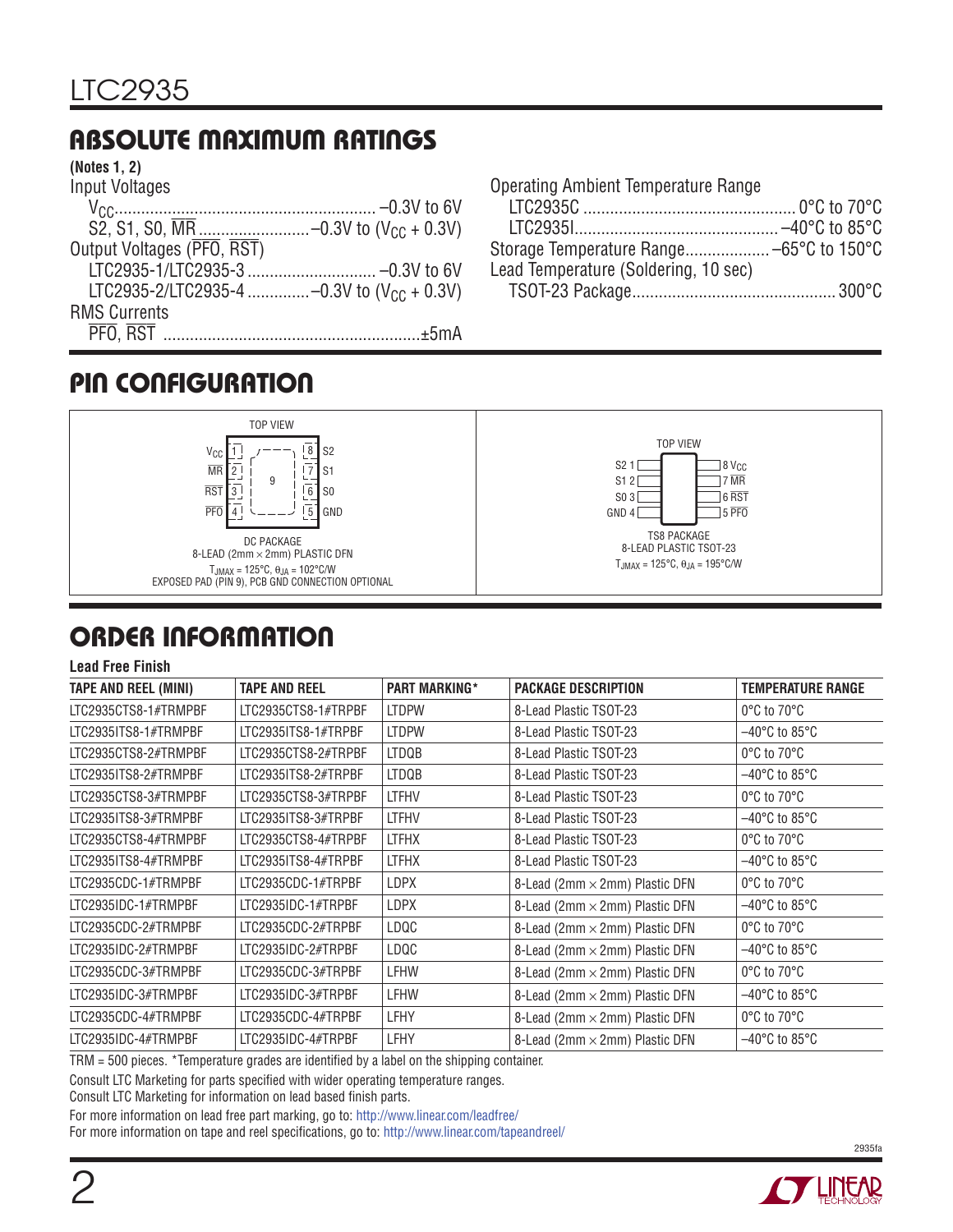#### **ELECTRICAL CHARACTERISTICS** The  $\bullet$  denotes the specifications which apply over the full operating

temperature range, otherwise specifications are at T<sub>A</sub> = 25°C, V<sub>CC</sub> = 3.6V, unless otherwise noted. (Note 2)

| <b>SYMBOL</b>                  | <b>PARAMETER</b>                                                            | <b>CONDITIONS</b>                                                         |           | <b>MIN</b>                | <b>TYP</b> | <b>MAX</b>                | <b>UNITS</b>       |
|--------------------------------|-----------------------------------------------------------------------------|---------------------------------------------------------------------------|-----------|---------------------------|------------|---------------------------|--------------------|
| $V_{CC}$                       | V <sub>CC</sub> Input Supply Voltage                                        |                                                                           | $\bullet$ |                           |            | 5.5                       | V                  |
| Icc                            | V <sub>CC</sub> Input Supply Current                                        |                                                                           | $\bullet$ | 225                       | 500        | 1000                      | пA                 |
|                                | Reset Thresholds (LTC2935-1/LTC2935-2)                                      |                                                                           |           |                           |            |                           |                    |
| V <sub>RTF1</sub>              | Reset Threshold 1 (V <sub>CC</sub> Falling)                                 | $S2 = Low : S1 = Low : SO = Low$                                          |           | 3.251                     | 3.300      | 3.349                     | V                  |
| V <sub>RTF2</sub>              | Reset Threshold 2 (V <sub>CC</sub> Falling)                                 | $S2 = Low : S1 = Low : SO = High$                                         |           | 3.103                     | 3.150      | 3.197                     | $\mathsf V$        |
| V <sub>RTF3</sub>              | Reset Threshold 3 (V <sub>CC</sub> Falling)                                 | $S2 = Low : S1 = High : SO = High$                                        |           | 2.955                     | 3.000      | 3.045                     | $\mathsf V$        |
| V <sub>RTF4</sub>              | Reset Threshold 4 (V <sub>CC</sub> Falling)                                 | $S2 = Low : S1 = High : SO = Low$                                         | $\bullet$ | 2.808                     | 2.850      | 2.892                     | $\mathsf{V}$       |
| $\rm V_{RTF5}$                 | Reset Threshold 5 (V <sub>CC</sub> Falling)                                 | $S2 = High : S1 = High : SO = Low$                                        |           | 2.660                     | 2.700      | 2.740                     | $\mathsf{V}$       |
| V <sub>RTF6</sub>              | Reset Threshold 6 (V <sub>CC</sub> Falling)                                 | $S2 = High : S1 = Low : SO = Low$                                         |           | 2.512                     | 2.550      | 2.588                     | $\mathsf{V}$       |
| $V_{\text{RTEZ}}$              | Reset Threshold 7 (V <sub>CC</sub> Falling)                                 | $S2 = High : S1 = Low : SO = High$                                        | $\bullet$ | 2.364                     | 2.400      | 2.436                     | $\vee$             |
| V <sub>RTF8</sub>              | Reset Threshold 8 (V <sub>CC</sub> Falling)                                 | $S2 = High : S1 = High : SO = High$                                       |           | 2.217                     | 2.250      | 2.283                     | $\vee$             |
| $\Delta V_{\text{RTF}}$        | Reset Threshold Differential $V_{RTF(N+1)} - V_{RTF(N)}$                    | (Note 3)                                                                  | $\bullet$ | 142                       | 150        | 158                       | mV                 |
| VRT(HYST)                      | Reset Threshold Hysteresis (V <sub>CC</sub> Rising)                         | Relative to Any Selected Reset Threshold                                  |           | 4.5                       | 5          | 6                         | $\frac{0}{0}$      |
| t <sub>UVR</sub>               | Undervoltage Detect to RST Falling                                          | V <sub>CC</sub> Below Threshold by 1% (Note 3)                            |           |                           | 1          |                           | ms                 |
|                                | Reset Thresholds (LTC2935-3/LTC2935-4)                                      |                                                                           |           |                           |            |                           |                    |
| V <sub>RTF1</sub>              | Reset Threshold 1 (V <sub>CC</sub> Falling)                                 | $S2 = Low : S1 = Low : SO = Low$                                          |           | 2.404                     | 2.440      | 2.476                     | V                  |
| V <sub>RTF2</sub>              | Reset Threshold 2 (V <sub>CC</sub> Falling)                                 | $S2 = Low : S1 = Low : SO = High$                                         |           | 2.286                     | 2.320      | 2.354                     | $\mathsf{V}$       |
| $V_{\sf RTF3}$                 | Reset Threshold 3 (V <sub>CC</sub> Falling)                                 | $S2 = Low : S1 = High : SO = High$                                        |           | 2.167                     | 2.200      | 2.233                     | $\mathsf V$        |
| V <sub>RTF4</sub>              | Reset Threshold 4 (V <sub>CC</sub> Falling)                                 | $S2 = Low : S1 = High : SO = Low$                                         |           | 2.049                     | 2.080      | 2.111                     | $\mathsf V$        |
| V <sub>RTF5</sub>              | Reset Threshold 5 (V <sub>CC</sub> Falling)                                 | $S2 = High : S1 = High : SO = Low$                                        | $\bullet$ | 1.931                     | 1.960      | 1.989                     | $\mathsf{V}$       |
| V <sub>RTF6</sub>              | Reset Threshold 6 (V <sub>CC</sub> Falling)                                 | $S2 = High : S1 = Low : S0 = Low$                                         |           | 1.813                     | 1.840      | 1.867                     | $\mathsf{V}$       |
| V <sub>RTF7</sub>              | Reset Threshold 7 (V <sub>CC</sub> Falling)                                 | $S2 = High : S1 = Low : SO = High$                                        |           | 1.695                     | 1.720      | 1.745                     | $\vee$             |
| V <sub>RTF8</sub>              | Reset Threshold 8 (V <sub>CC</sub> Falling)                                 | $S2 = High : S1 = High : SO = High$                                       | $\bullet$ | 1.576                     | 1.600      | 1.624                     | $\vee$             |
| $\Delta V_{\text{RTF}}$        | Reset Threshold Differential $V_{RTF(N+1)} - V_{RTF(N)}$                    | (Note 3)                                                                  |           | 112                       | 120        | 128                       | mV                 |
| VRT(HYST)                      | Reset Threshold Hysteresis (V <sub>CC</sub> Rising)                         | Relative to Any Selected Reset Threshold                                  | $\bullet$ | 4.5                       | 5          | 6                         | $\frac{0}{0}$      |
| t <sub>UVR</sub>               | Undervoltage Detect to RST Falling                                          | V <sub>CC</sub> Below Threshold by 1% (Note 3)                            |           |                           | 1          |                           | ms                 |
|                                | Power-Fail Thresholds (LTC2935-1/LTC2935-2)                                 |                                                                           |           |                           |            |                           |                    |
| $\Delta V$ PFT                 | Power-Fail Threshold Differential $V_{PFT(N)} - V_{RTF(N)}$                 | Any Selected Reset Threshold (V <sub>CC</sub> Falling)                    |           | 100                       | 150        | 200                       | mV                 |
| VPFT (HYST)                    | Power-Fail Threshold Hysteresis                                             | Relative to Any Selected Power-Fail Threshold<br>$(V_{CC}$ Rising)        |           | 2                         | 2.5        | 3.5                       | $\frac{0}{0}$      |
| t <sub>UVP</sub>               | Undervoltage Detect to PFO Falling                                          | V <sub>CC</sub> Below Threshold by 1% (Note 3)                            |           |                           | 1          |                           | ms                 |
|                                | Power-Fail Thresholds (LTC2935-3/LTC2935-4)                                 |                                                                           |           |                           |            |                           |                    |
| $\Delta V$ PFT                 | Power-Fail Threshold Differential V <sub>PFT(N)</sub> - V <sub>RTF(N)</sub> | Any Selected Reset Threshold (V <sub>CC</sub> Falling)                    |           | 70                        | 120        | 170                       | mV                 |
| VPFT(HYST)                     | Power-Fail Threshold Hysteresis                                             | Relative to Any Selected Power-Fail Threshold<br>(V <sub>CC</sub> Rising) | $\bullet$ | 2                         | 2.5        | 3                         | $\frac{0}{0}$      |
| t <sub>UVP</sub>               | Undervoltage Detect to PFO Falling                                          | V <sub>CC</sub> Below Threshold by 1% (Note 3)                            |           |                           | 1          |                           | ms                 |
| Control Inputs: MR, S2, S1, S0 |                                                                             |                                                                           |           |                           |            |                           |                    |
| $V_{IN(TH)}$                   | Control Input Threshold                                                     | S2, S1, S0<br><b>MR</b>                                                   |           | $0.3 \cdot V_{CC}$<br>0.4 |            | $0.7 \cdot V_{CC}$<br>1.4 | V<br>V             |
| t <sub>PW</sub>                | Input Pulse Width                                                           | <b>MR</b>                                                                 |           | 20                        |            |                           | $\mu\text{s}$      |
| t <sub>PD</sub>                | Propagation Delay to RST Falling                                            | <b>Manual Reset Falling</b>                                               |           | $\overline{2}$            | 5          | 20                        | $\mu\text{s}$      |
| $R_{PU}$                       | Internal Pull-Up Resistance                                                 | <b>MR</b>                                                                 |           | 600                       | 900        | 1200                      | $\mathsf{k}\Omega$ |
| $I_{LK}$                       | Input Leakage Current                                                       | S2, S1, S0 = $V_{CC}$ or GND                                              |           |                           | ±1         | ±10                       | пA                 |
|                                |                                                                             |                                                                           |           |                           |            |                           | 2935fa             |

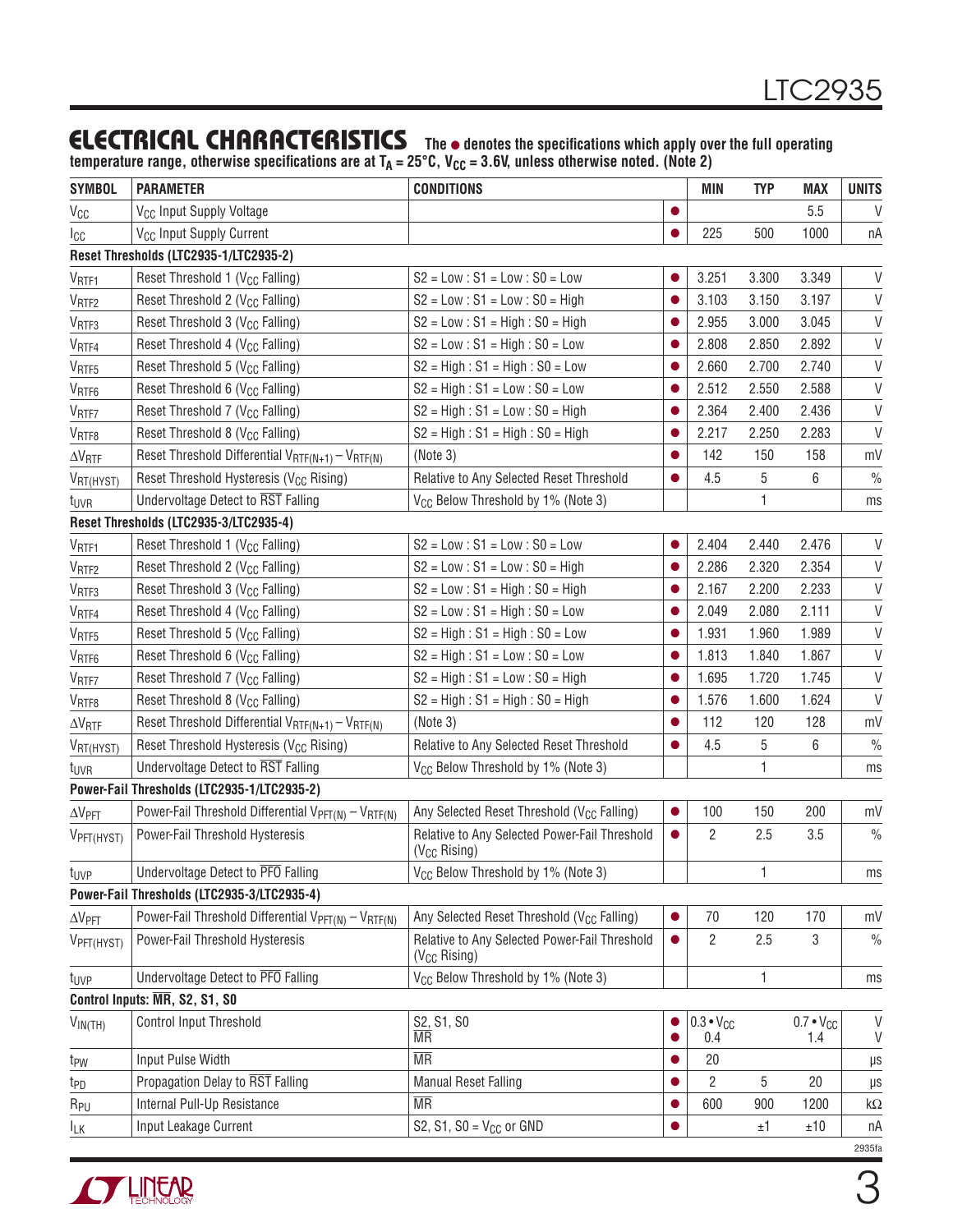# **ELECTRICAL CHARACTERISTICS** The  $\bullet$  denotes the specifications which apply over the full operating

temperature range, otherwise specifications are at T<sub>A</sub> = 25°C, V<sub>CC</sub> = 3.6V, unless otherwise noted. (Note 2)

| <b>SYMBOL</b>   | <b>PARAMETER</b>                         | <b>CONDITIONS</b>                                                                                | MIN                | <b>TYP</b> | <b>MAX</b> | <b>UNITS</b>  |
|-----------------|------------------------------------------|--------------------------------------------------------------------------------------------------|--------------------|------------|------------|---------------|
|                 | Reset and Power-Fail Outputs: RST, PFO   |                                                                                                  |                    |            |            |               |
| $V_{OL}$        | <b>Voltage Output Low</b>                | $V_{CC}$ = 1V, 200µA Pull-Up Current<br>$V_{CC}$ = 3V, 3mA Pull-Up Current<br>$S2, S1, S0 = Low$ |                    | 25<br>50   | 100<br>150 | mV<br>mV      |
| V <sub>OH</sub> | Voltage Output High (LTC2935-2)          | -200µA Pull-Down Current                                                                         | $10.7 \cdot V_{C}$ |            |            | $\mathcal{U}$ |
| $I_{OH}$        | Current Output High, Leakage (LTC2935-1) | $V_{\overline{RST}}$ , $V_{\overline{PFO}} = 3.6V$                                               |                    | Ŧ.         | ±10        | nA            |
| $t_{RST}$       | <b>Reset Timeout Period</b>              |                                                                                                  | 140                | 200        | 260        | ms            |

**Note 1:** Stresses beyond those listed under Absolute Maximum Ratings may cause permanent damage to the device. Exposure to any Absolute Maximum Rating condition for extended periods may affect device reliability and lifetime.

**Note 2.** All currents into pins are positive, all voltages are referenced to GND unless otherwise noted.

**Note 3.** Guaranteed by design. Characterized, but not production tested.

#### **TYPICAL PERFORMANCE CHARACTERISTICS TA = 25°C, unless otherwise noted.**



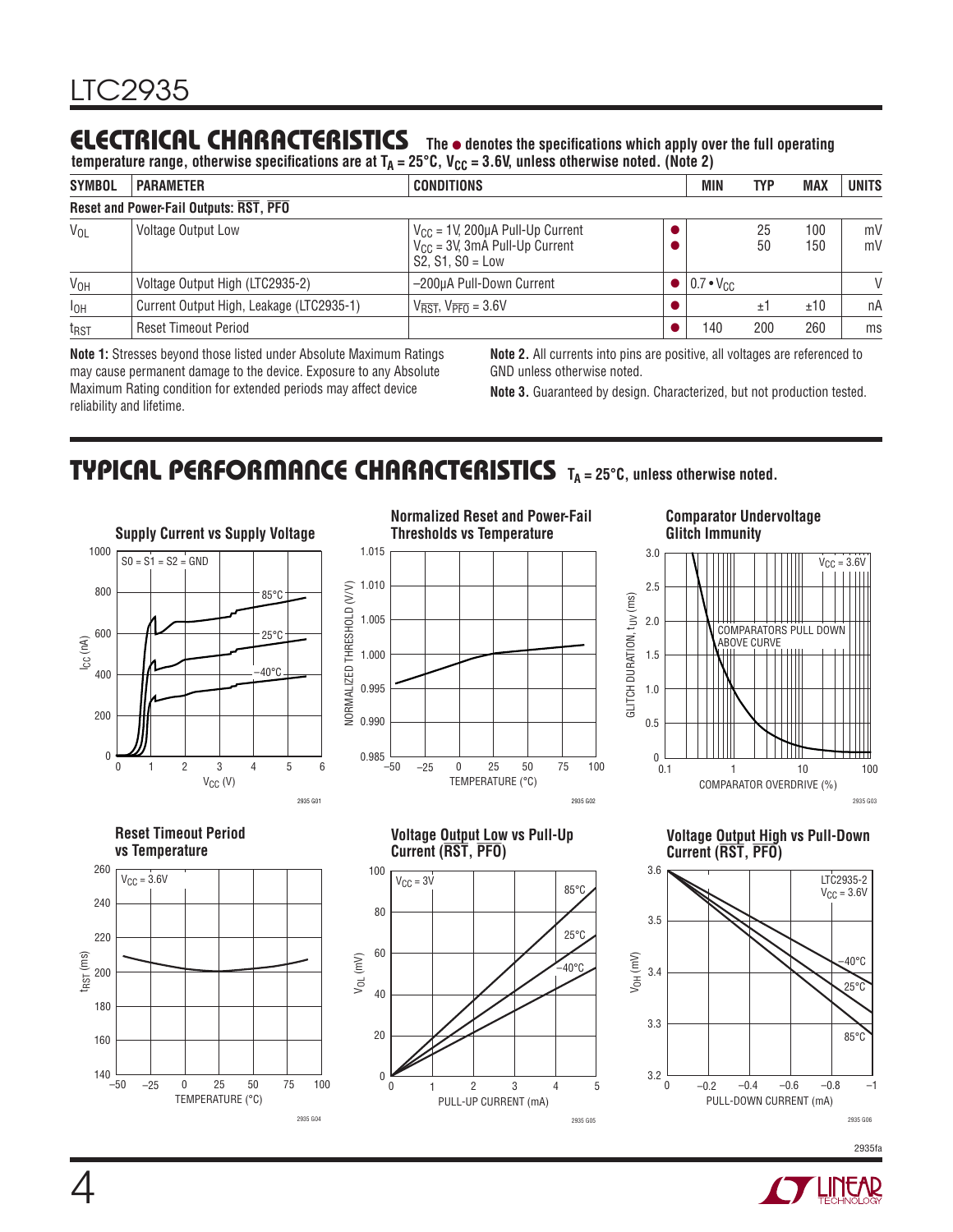### **TYPICAL PERFORMANCE CHARACTERISTICS TA = 25°C, unless otherwise noted.**



#### **PIN FUNCTIONS**

**Exposed Pad (DFN Only):** Exposed Pad may be left floating or connected to device ground.

**GND:** Device ground.

**MR:** Manual Reset Input. Attach a pushbutton switch between this input and ground. A logic low on this input pulls  $\overline{\text{RST}}$  low. When the  $\overline{\text{MR}}$  input returns to logic high,  $\overline{\text{RST}}$  returns high after 200ms. Tie to V<sub>CC</sub> if unused.

**PFO**: Power-Fail Output.  $\overline{PFO}$  pulls low when  $V_{CC}$  falls below the power-fail threshold. The power-fail threshold is above the configured falling reset threshold by a pre-determined margin.  $\overline{PFO}$  is released when  $V_{CC}$  rises above the power-fail threshold by 2.5%. PFO is available with open-drain (LTC2935-1/LTC2935-3) or active pull-up (LTC2935-2/LTC2935-4) outputs. Leave open if unused.

**RST**: Reset Output. RST pulls low when  $V_{CC}$  falls below the reset threshold.  $\overline{\text{RST}}$  is released 200ms after  $\text{V}_{\text{CC}}$  exceeds the reset threshold plus 5% hysteresis.  $\overline{\text{RST}}$  is available with open-drain (LTC2935-1/LTC2935-3) or active pull-up (LTC2935-2/LTC2935-4) outputs. Leave open if unused.

**S2, S1, S0:** Threshold Selection Inputs. Tie to GND or V<sub>CC</sub> for required reset threshold. See the Falling Threshold Selection Table on page 1 for settings.

**V<sub>CC</sub>:** Power Supply and Monitored Voltage Input. Bypass  $V_{CC}$  with a 0.1µF capacitor to GND.

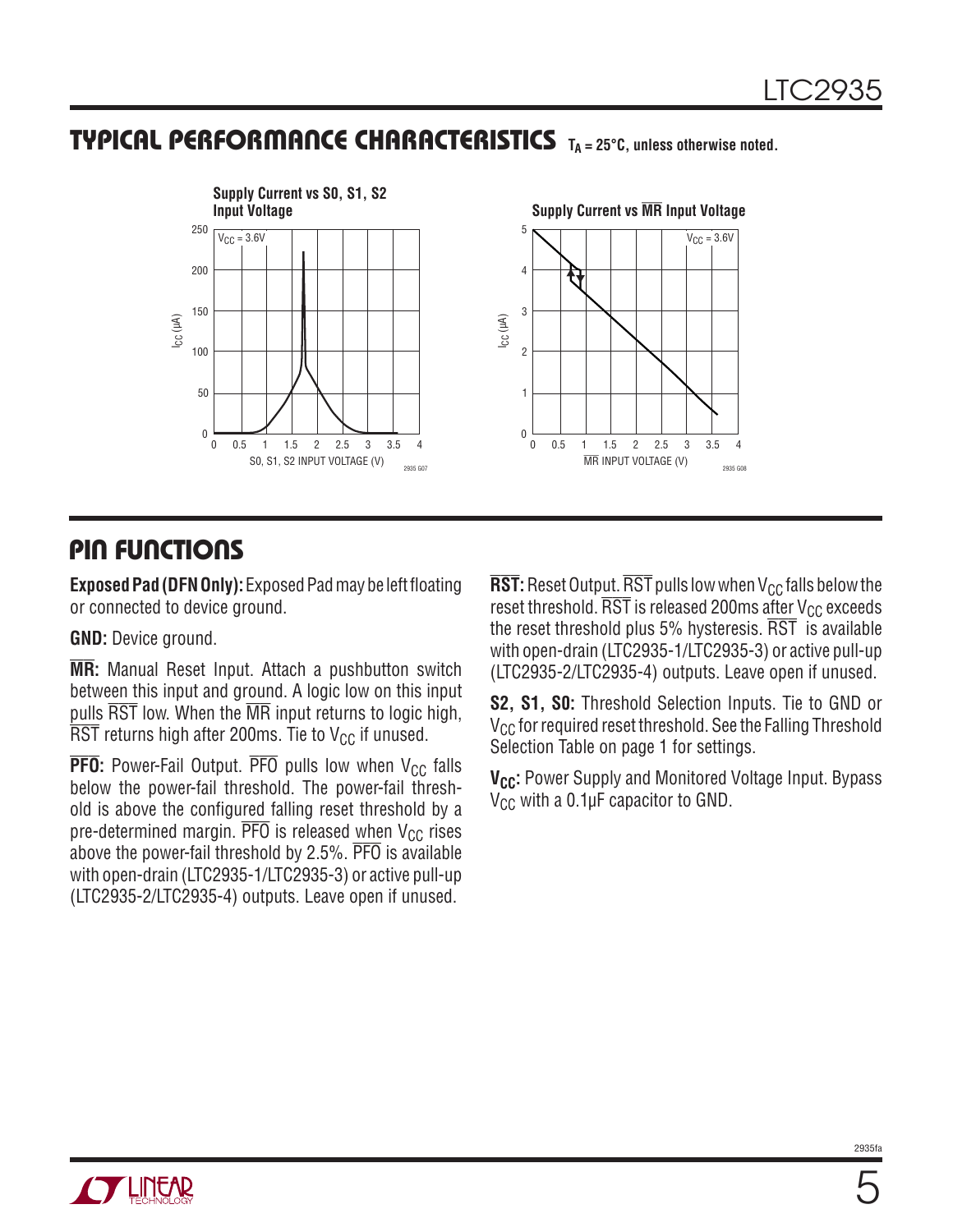# **BLOCK DIAGRAM**



# **TIMING DIAGRAM**



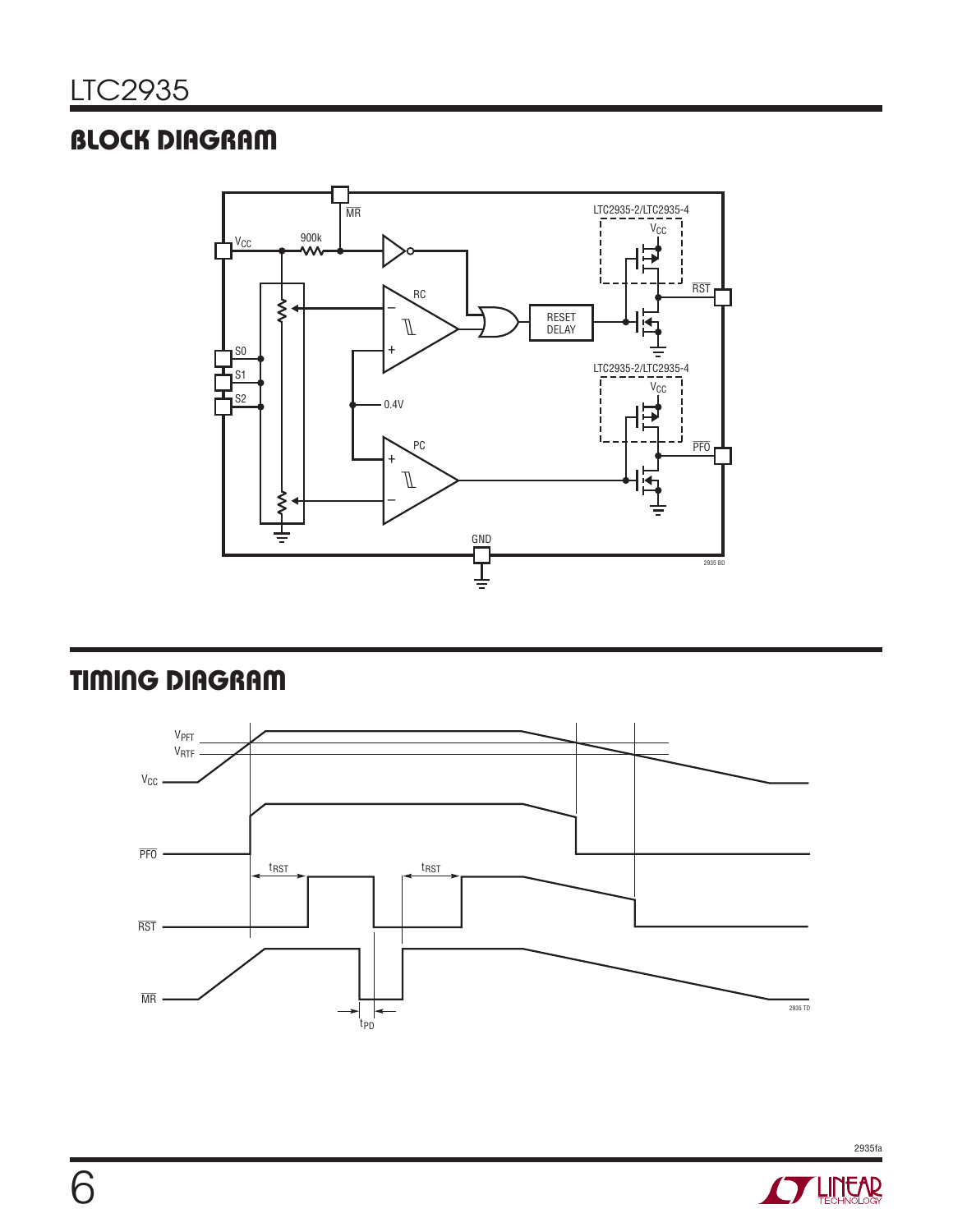# **APPLICATIONS INFORMATION**

#### **VOLTAGE MONITORING**

Unmanaged power can cause various system problems. At power-up, voltage fluctuation around critical thresholds can cause improper system or processor initialization. The LTC2935 provides power management capabilities for the system power-up phase. The supervisory device issues a system reset after the monitored voltage has stabilized. Built-in hysteresis and filtering ensures that fluctuations due to load transients or supply noise do not cause chattering of the status outputs. Comparator undervoltage glitch immunity is shown in the Typical Performance Characteristics section. The curve demonstrates the transient amplitude and width required to switch the comparators.

Because many batteries exhibit large series resistance, load currents can cause significant voltage drops. The low DC current draw of the LTC2935 (at any input voltage) does not add to the loading problem. When voltage is initially applied to  $V_{CC}$ ,  $\overline{RST}$  and  $\overline{PFO}$  pull low once there is enough voltage to turn on the pull-down devices (1V maximum).

If the monitored supply voltage falls to the power-fail threshold, the built-in power-fail comparator pulls PFO low. At this point, there remains a voltage margin before the  $\overline{\text{RST}}$  output pulls low.  $\overline{\text{PFO}}$  remains low until  $V_{CC}$  rises above the power-fail threshold plus 2.5% hysteresis. PFO is typically used in signal preparation for controlled shutdown. For example, the PFO output may be connected to a processor nonmaskable interrupt. Upon interrupt, the processor may begin shutdown procedures. Shutdown events may include supply sequencing and/or storage/ erasure of system state in nonvolatile memory.

If the monitored voltage drops below the reset threshold,  $\overline{\text{RST}}$  pulls low until V<sub>CC</sub> rises above the reset threshold plus 5% hysteresis. This may occur through battery charging or replacement. An internal reset timer delays the return of the RST output to a high state to provide settling and initialization time. The RST output is typically connected to a processor reset input.

Few, if any external components are necessary for reliable operation. However, a decoupling capacitor between  $V_{CC}$ and ground is recommended (0.01μF minimum).

#### **Threshold Configuration**

The LTC2935 monitors and compares the  $V_{CC}$  voltage against two internal thresholds during operation. The higher threshold (power-fail) is the level used for early warning of a low voltage condition, reported on the  $\overline{PP}$ output. The lower threshold (reset) is the level at which the RST output pulls low. Use system requirements to choose the appropriate reset threshold from Table 1.

#### **Table 1. Falling Threshold Selection**

| LTC2935-1/LTC2935-2                     |                                              | LTC2935-3/LTC2935-4                     |                                       |                |                |           |
|-----------------------------------------|----------------------------------------------|-----------------------------------------|---------------------------------------|----------------|----------------|-----------|
| <b>RESET</b><br><b>THRESHOLD</b><br>(V) | <b>POWER-FAIL</b><br><b>THRESHOLD</b><br>(V) | <b>RESET</b><br><b>THRESHOLD</b><br>(V) | <b>POWER-FAIL</b><br>THRESHOLD<br>(V) | S <sub>2</sub> | S <sub>1</sub> | <b>SO</b> |
| 3.30                                    | 3.45                                         | 2.44                                    | 2.56                                  | Low            | Low            | Low       |
| 3.15                                    | 3.30                                         | 2.32                                    | 2.44                                  | Low            | Low            | High      |
| 3.00                                    | 3.15                                         | 2.20                                    | 2.32                                  | Low            | High           | High      |
| 2.85                                    | 3.00                                         | 2.08                                    | 2.20                                  | Low            | High           | Low       |
| 2.70                                    | 2.85                                         | 1.96                                    | 2.08                                  | High           | High           | Low       |
| 2.55                                    | 2.70                                         | 1.84                                    | 1.96                                  | High           | Low            | Low       |
| 2.40                                    | 2.55                                         | 1.72                                    | 1.84                                  | High           | Low            | High      |
| 2.25                                    | 2.40                                         | 1.60                                    | 1.72                                  | High           | High           | High      |

In the LTC2935-1/LTC2935-2 the power-fail threshold is always 150mV higher than the configured reset threshold. In the LTC2935-3/LTC2935-4 the power-fail threshold is always 120mV higher than the configured reset threshold. Set the threshold selection inputs (S2, S1, S0) accordingly.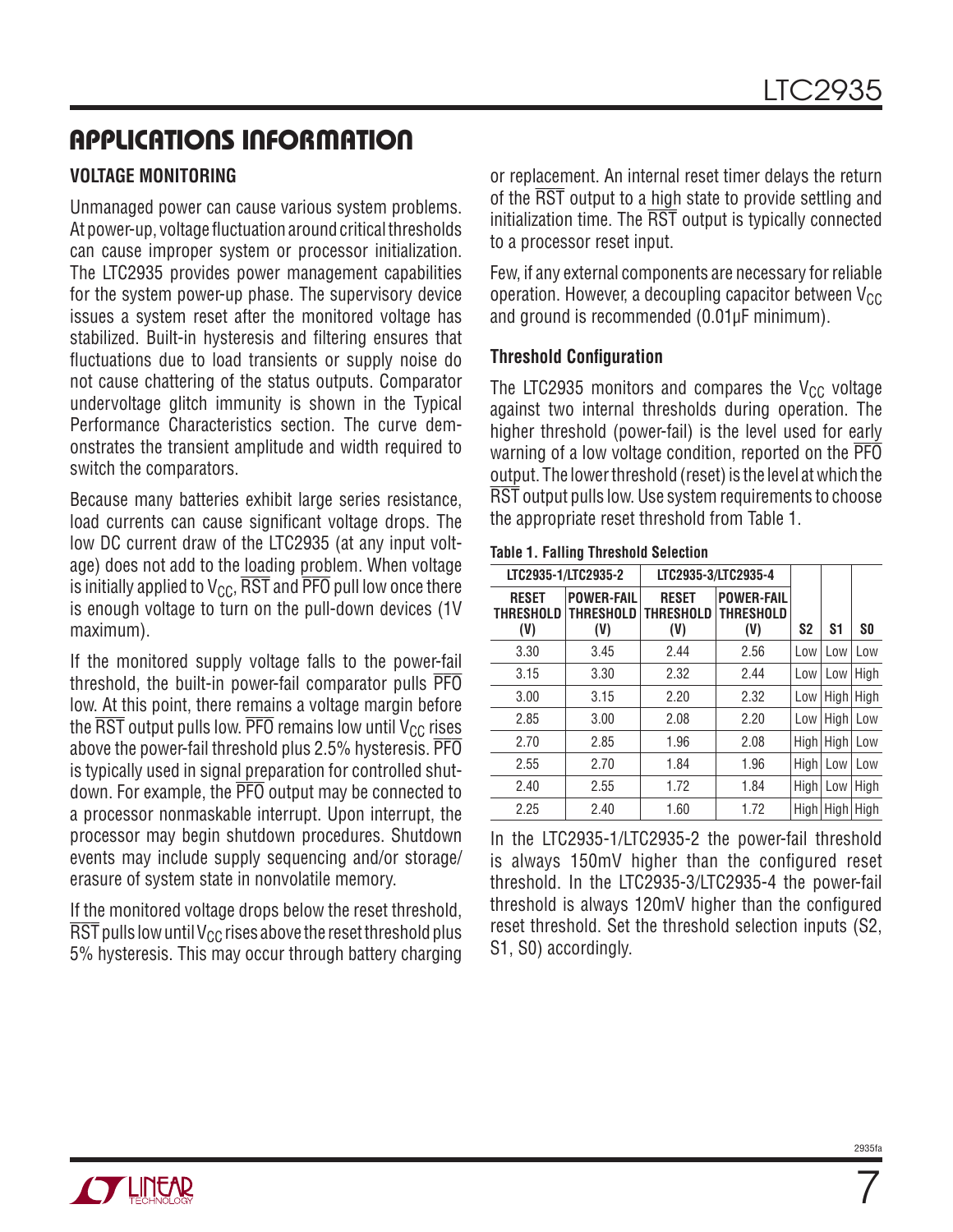# **APPLICATIONS INFORMATION**

#### **Selecting Output Logic Style**

The LTC2935 status outputs are available in two options: open-drain (LTC2935-1/LTC2935-3) or active pull-up (LTC2935-2/LTC2935-4). The open-drain options (LTC2935-1/LTC2935-3) allow the outputs to be pulled up to a user defined voltage with a resistor. The open-drain pull-up voltage may be greater than  $V_{CC}$  (5.5V maximum), which is not always possible with inferior battery supervisors, due to internal clamps. When the status outputs are low, power is dissipated in the pull-up resistors. Recommended resistor values lie in the range between 10k and 470k. Figure 1 demonstrates typical LTC2935-1/LTC2935-3 RST output behavior.

The active pull-up options (LTC2935-2/LTC2935-4) eliminate the need for external pull-up resistors on the status outputs. Integrated pull-up devices pull the outputs up to  $V_{CC}$ . Actively pulled up outputs may not be driven above  $V_{C}$ .

Some applications require the RST and/or PFO outputs to be valid with  $V_{CC}$  down to ground. Active pull-up handles this requirement with the addition of an external resistor from the output to ground. The resistor provides a path for leakage currents, preventing the output from floating to undetermined voltages when connected to high impedance (such as CMOS logic inputs). The resistor value should be small enough to provide effective pull-down without excessively loading the pull-up circuitry. A 100k resistor from output to ground is satisfactory for most applications. When the status outputs are high, power is dissipated in the pull-down resistors. Figure 2 demonstrates typical LTC2935-2/LTC2935-4 RST output behavior.

#### **Manual Reset Input**

When  $V_{CC}$  is above its reset threshold, and the manual reset input ( $\overline{\text{MR}}$ ) is pulled low, the  $\overline{\text{RST}}$  output is forced low. RST remains low for 200ms after the manual reset input is released and pulled high. The manual reset input is pulled up internally through 900k to  $V_{CC}$ . If external leakage currents have the ability to pull down the manual reset input below its logic threshold, a lower value pull-up resistor, placed between  $V_{CC}$  and  $\overline{MR}$  will fix the problem.

Input  $\overline{\text{MR}}$  is often pulled down through a pushbutton switch requiring human contact. If extended ESD tolerance is required, series resistance between the switch and the input is recommended. For most applications, a 10k resistor provides sufficient current limiting.



**Figure 1. RST** vs V<sub>CC</sub> with 10k Pull-Up



**Figure 2. RST** vs V<sub>CC</sub>



2935fa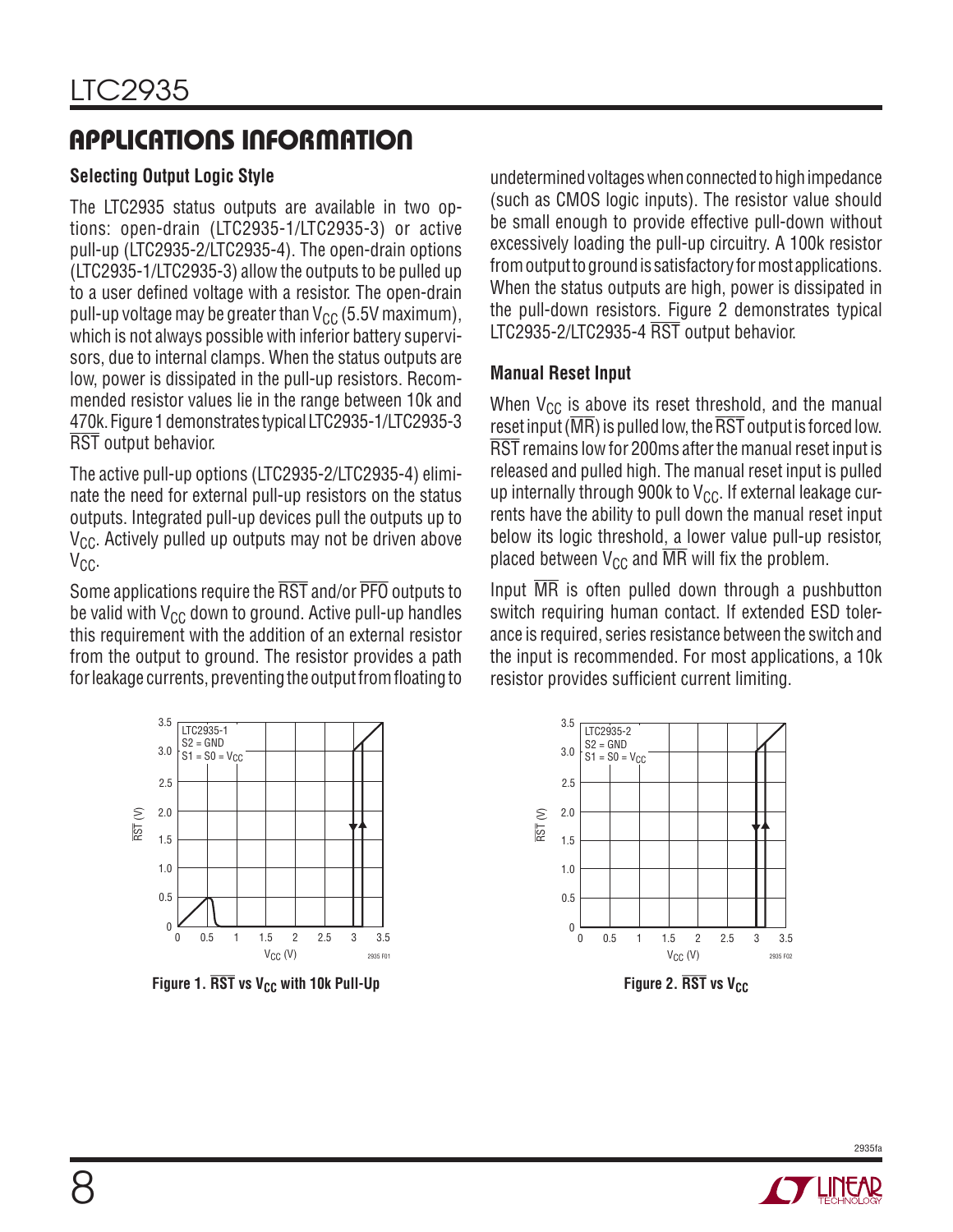#### **TYPICAL APPLICATIONS**



**Battery Monitor with Interface to Low Voltage Logic**

\*OPTIONAL RESISTOR FOR ADDED ESD PROTECTION



**Alkaline Cell Stack Voltage Monitor**



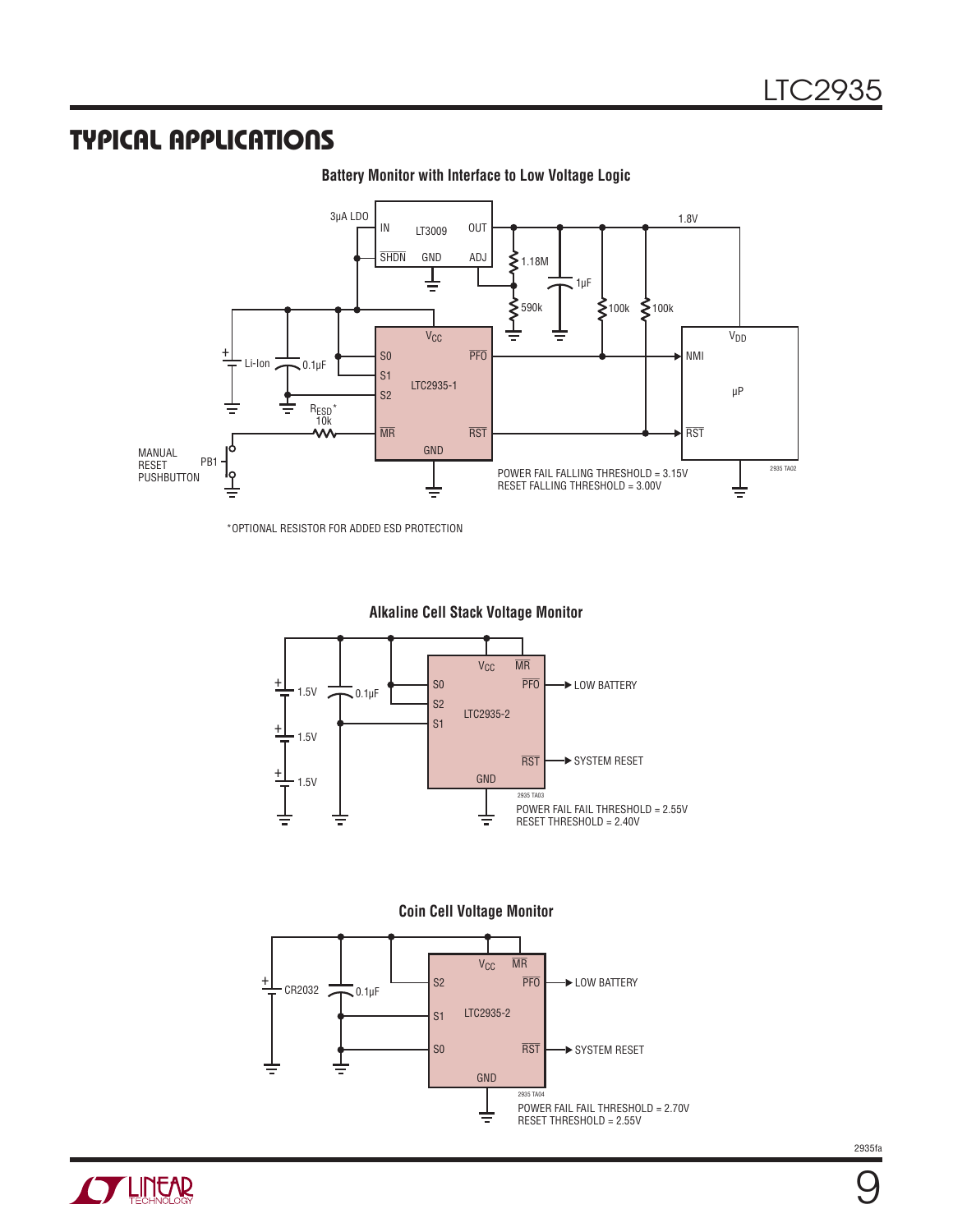# **PACKAGE DESCRIPTION**



TOP AND BOTTOM OF PACKAGE

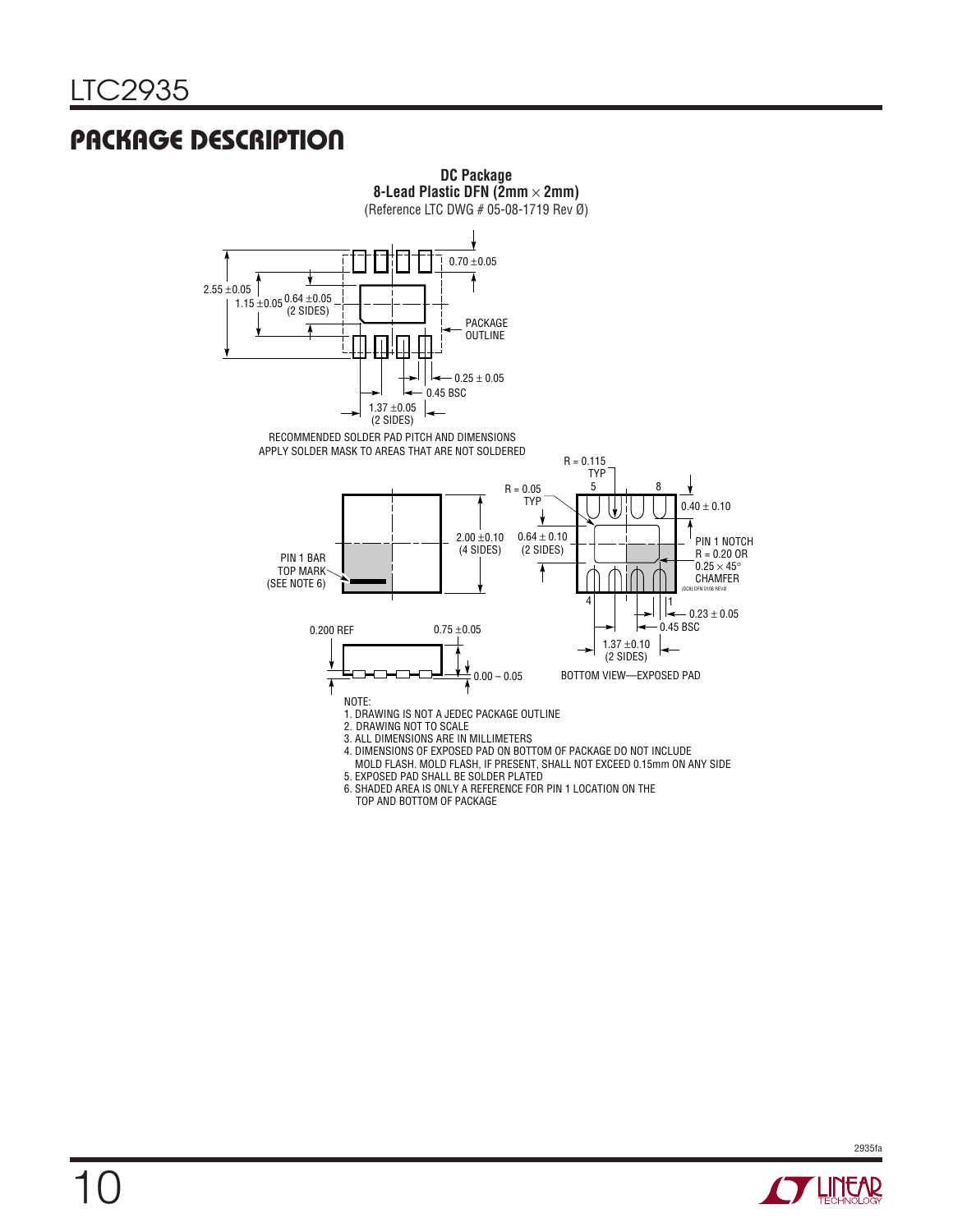#### **PACKAGE DESCRIPTION**



**TS8 Package 8-Lead Plastic TSOT-23**

1. DIMENSIONS ARE IN MILLIMETERS

2. DRAWING NOT TO SCALE

3. DIMENSIONS ARE INCLUSIVE OF PLATING

4. DIMENSIONS ARE EXCLUSIVE OF MOLD FLASH AND METAL BURR

5. MOLD FLASH SHALL NOT EXCEED 0.254mm

6. JEDEC PACKAGE REFERENCE IS MO-193

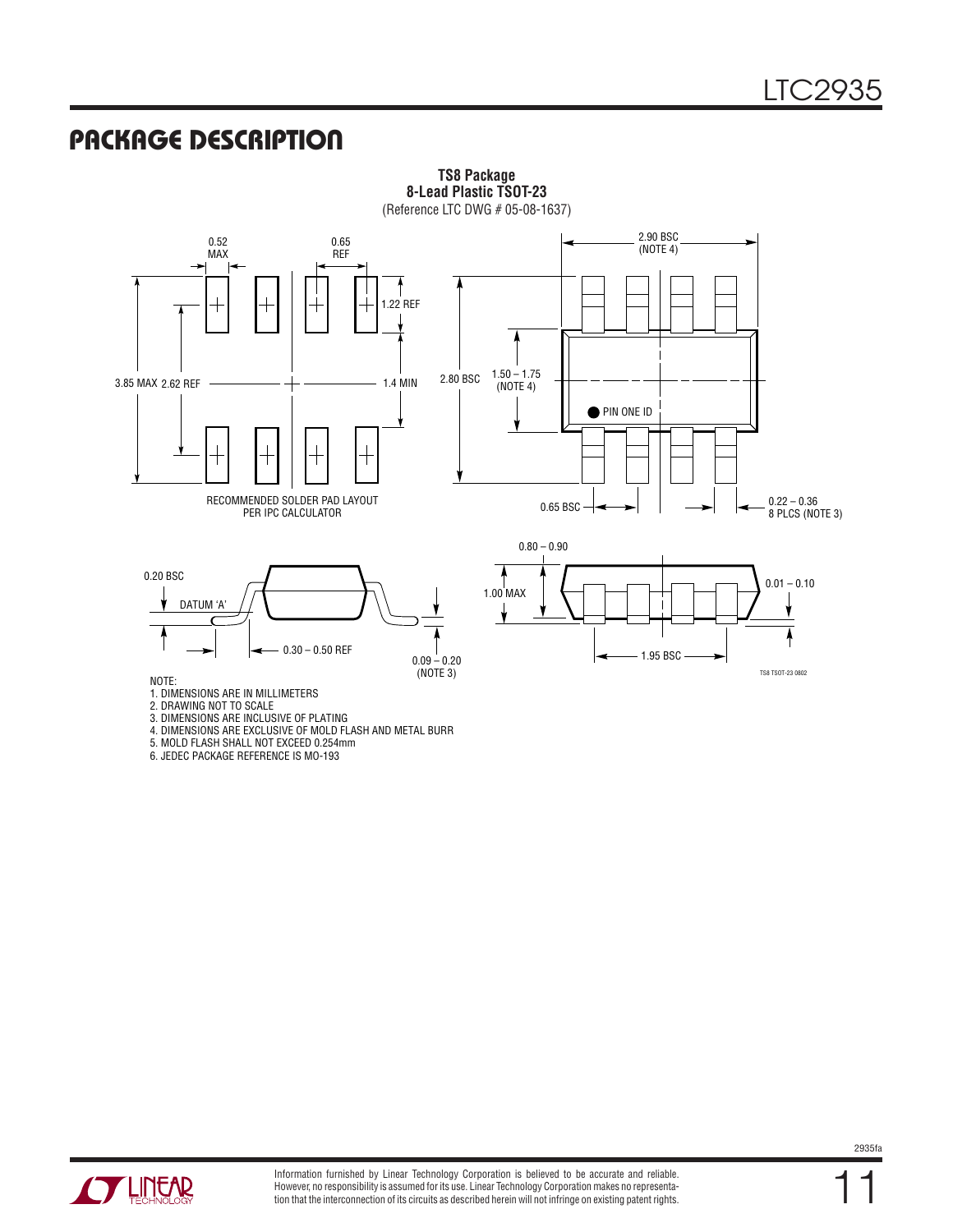### **TYPICAL APPLICATION**



#### **Portable Device Battery Monitor**

# **RELATED PARTS**

| <b>PART NUMBER</b>                  | <b>DESCRIPTION</b>                                              | <b>COMMENTS</b>                                                                                                                  |
|-------------------------------------|-----------------------------------------------------------------|----------------------------------------------------------------------------------------------------------------------------------|
| LTC690                              | 5V Supply Monitor, Watchdog Timer and Battery Backup            | 4.65V Threshold                                                                                                                  |
| LTC694-3.3                          | 3.3V Supply Monitor, Watchdog Timer and Battery Backup          | 2.9V Threshold                                                                                                                   |
| LTC1232                             | 5V Supply Monitor, Watchdog Timer and Pushbutton Reset          | 4.37V/4.62V Threshold                                                                                                            |
| LTC1326                             | Micropower Triple Supply Monitor for 5V/2.5V, 3.3V and ADJ      | 4.725V, 3.118V, 1V Threshold (±0.75%) and ADJ                                                                                    |
| LTC1726                             | Micropower Triple Supply Monitor for 2.5V/5V, 3.3V and ADJ      | Adjustable Reset and Watchdog Timeouts                                                                                           |
| <b>LTC1727</b>                      | Micropower Triple Supply Monitor with Open-Drain Reset          | Individual Monitor Outputs in MSOP                                                                                               |
| <b>LTC1728</b>                      | Micropower Triple Supply Monitor with Open-Drain Reset          | 5-Lead SOT-23 Package                                                                                                            |
| LTC1985                             | Micropower Triple Supply Monitor with Push-Pull Reset Output    | 5-Lead SOT-23 Package                                                                                                            |
| <b>LTC2900</b>                      | Programmable Quad Supply Monitor                                | Adjustable Reset, 10-Lead MSOP and DFN Packages                                                                                  |
| LTC2901                             | Programmable Quad Supply Monitor                                | Adjustable Reset and Watchdog Timer                                                                                              |
| LTC2902                             | Programmable Quad Supply Monitor                                | Adjustable Reset and Tolerance                                                                                                   |
| LTC2903                             | Precision Quad Supply Monitor                                   | 6-Lead SOT-23 Package                                                                                                            |
| LTC2904/LTC2905/<br>LTC2906/LTC2907 | Three-State Programmable Precision Dual Supply Monitor          | 8-Lead SOT-23 and DFN Packages                                                                                                   |
| <b>LTC2908</b>                      | Precision Six-Supply Monitor (Four Fixed and Two Adjustable)    | 8-Lead TSOT-23 and DFN Packages                                                                                                  |
| LTC2909                             | Precision Triple/Dual Input UV, OV and Negative Voltage Monitor | Shunt Regulated V <sub>CC</sub> Pin, Adjustable Threshold and Reset,<br>8-Lead SOT-23 and DFN Packages                           |
| LTC2910                             | Octal Positive/Negative Voltage Monitor                         | Separate V <sub>CC</sub> Pin, Eight Inputs, Up to Two Negative Monitors<br>Adjustable Reset Timer, 16-Lead SSOP and DFN Packages |
| LTC2912/LTC2913/<br>LTC2914         | Single/Dual/Quad UV and OV Voltage Monitors                     | Separate V <sub>CC</sub> Pin, Adjustable Reset Timer                                                                             |
| LTC2915/LTC2916/<br>LTC2917/LTC2918 | Single Voltage Supervisors with 27 Pin-Selectable Thresholds    | Manual Reset and Watchdog Functions                                                                                              |
| LTC2934                             | <b>Ultralow Power Supervisor with Power-Fail Output</b>         | 500nA Quiescent Current, 2mm × 2mm 8-Lead DFN and<br>TSOT-23 Packages, Adjustable via External Resistors                         |